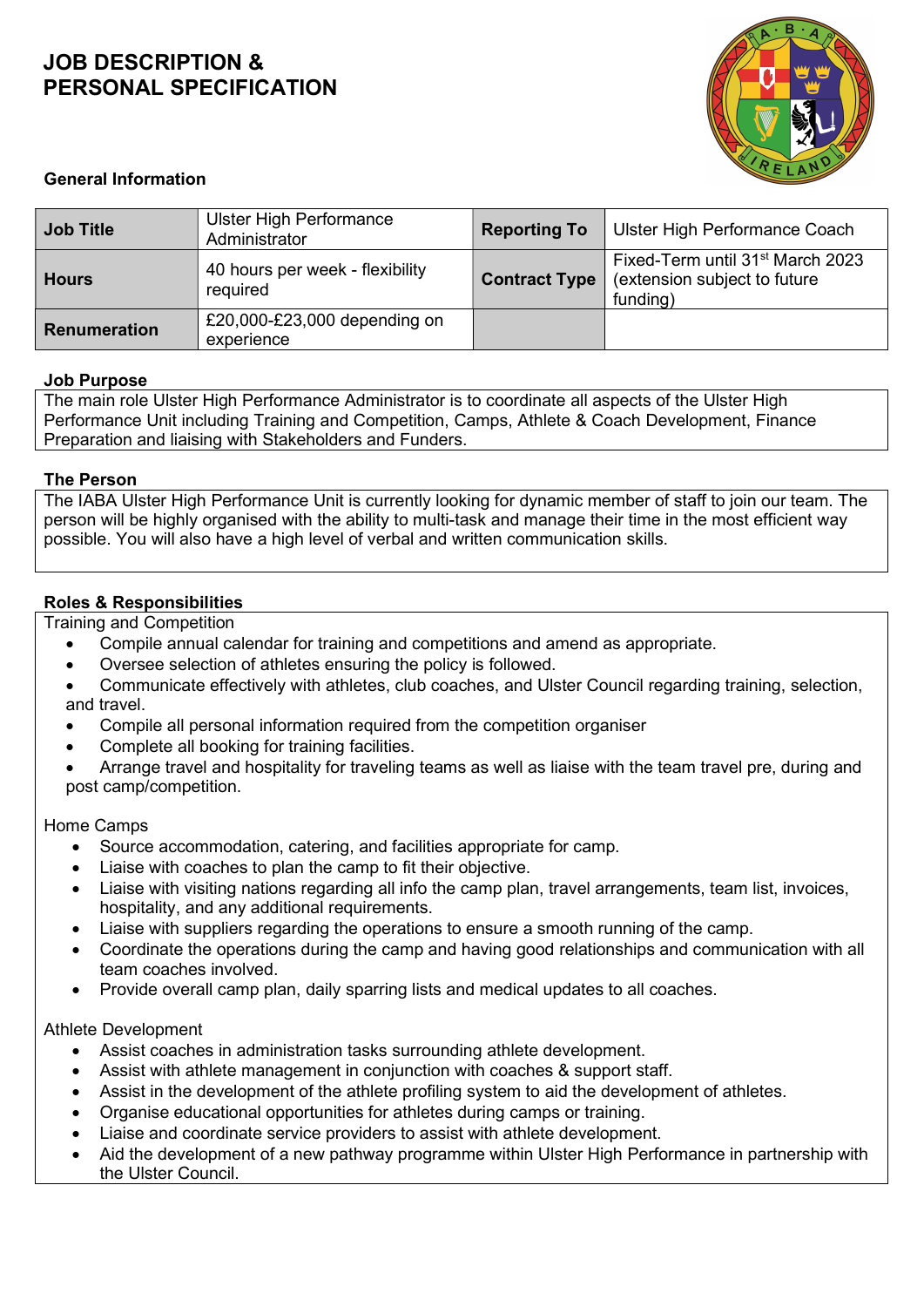

- Oversee athlete profiling system to ensure consistency throughout.
- Assist coaches with Talent ID by providing results and other forms of monitoring.
- Assist in delivering a clear High-Performance Pathway within Ulster.

## Service Providers

- Liaise with all service providers to ensure efficiency of the service level for athletes and coaches.
- Circulate the calendar and liaise with all service providers the level of service required for each element of the calendar.
- Liaise with the National programme when service providers are being utilised to ensure there is no cross overs.
- Prepare service request for Sport NI annually.
- Coordinate service level agreements

## Coach Development

- Oversee and coordinate the pilot Coach Development Programme.
- Assisting in the development of resources for the programme by compiling information provided by lead coaches, coach developers and service providers.
- Ensuring all coaches who are involved with the programme is Access NI completed.
- Collecting personal information in line with GDPR.
- Liaising effectively with coaches regarding boxing training, travel, and coach development programme.
- Liaising with Ulster council & workforce development officer on the progress of the programme.

## Finance

- Prepare monthly and year end reports for financial controls.
- Liaise effectively with the finance officers and support staff for all financial matters.
- Responsible for financial preparation and monitoring of the Sporting Winners and athlete award programme.
- Maintain a record of all transactions, invoices and PO's.
- Liaise effectively with suppliers for invoices.
- Prepare and coordinate all aspects of financial claims as well as collating reports internally and for stakeholders.

## Stakeholders and Funding

- Key contact for athletes, club coaches and Ulster Council in relation to operations.
- Prepare all funding applications and liaise effectively senior management and funders to ensure completion of submission.
- Key contact for external bodies such as Sport NI & Commonwealth Games
- To complete all monitoring forms including financial claims and providing samples when required.

### General

- Create processes and protocols when appropriate.
- Record all staff information to liaise with Dublin Head office including holidays, HR forms.
- Covid officer for Ulster High Performance
- Identify team tracksuits and complete orders.
- Liaise effectively with High Performance, Head office and stakeholders.
- Compile all information requested by the Head Coach and assistant coach.
- Assist with selection of teams for international travel.
- Coordinate day to day tasks to ensure the effective running of High Performance.
- Liaise with service providers in relation to all relevant operational matters.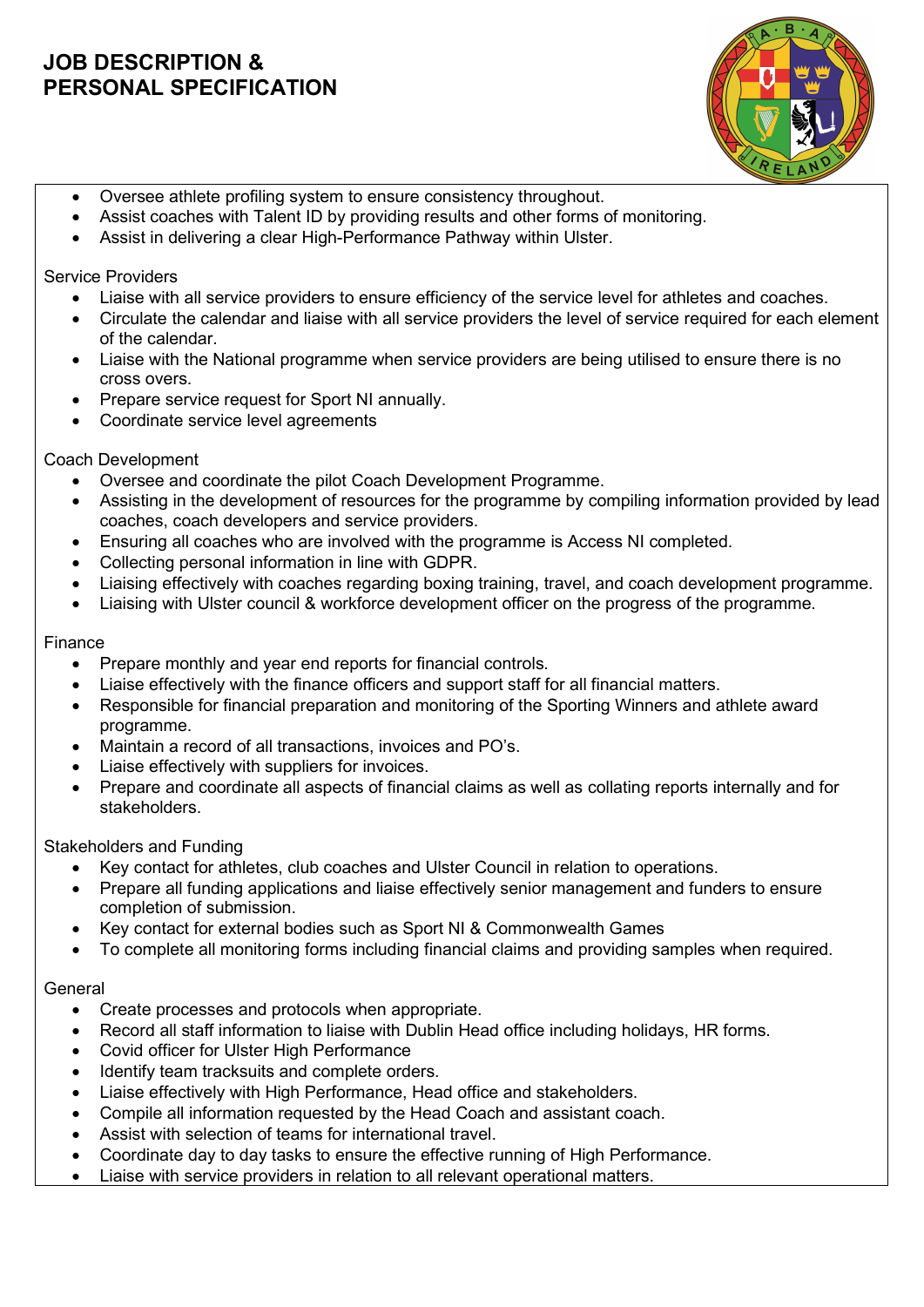

- Assist in Identifying potential areas of improvement for the programmes and monitoring progress.
- Assist coaches with new ideas to assist the growth of the programme.
- Assist with the design and delivery of new programmes such as the coach and athlete development programme.

Flexibility Clause:

- This is a description of the job as it is constituted at the date shown. It is the practice of this organisation to periodically examine job descriptions, update them and ensure that they relate to the job performed, or to incorporate any proposed changes.
- This procedure will be conducted by the appropriate manager in consultation with the postholder.

Variation Clause:

 In these circumstances it will be the aim to reach agreement on reasonable changes, but if agreement is not possible the IABA reserves the right to make changes to your job description following consultation.

# Personal Specification

## Requirements – Qualifications

**Essential** 

\*A degree or equivalent 3rd level qualification which can be proven relevant to the post

OR

 Minimum of 5 GCSE's Grade C or above (or equivalent), including English and Mathematics AND 4 years relevant experience below

Desirable

Full Driving Licence

\*\* Please note where a prospective applicant does not have a degree we will also consider applications where a candidate has 4 years' demonstratable experience in the criterion below

### Requirements - Experience

**Essential** 

- \*2 years' demonstratable experience of coordinating projects or programmes
- \*2 years' demonstratable experience of carrying out financial tasks and procedures
- \*2 years' demonstratable experience of supporting athletes and coaches

Desirable

2 years' experience of liaising with funders and completing financial claims

### Requirements – Knowledge

**Essential** 

- Excellent knowledge of IT packages including working with databases, spreadsheets, word processing and presentation packages
- Sound understanding of Project Coordination
- A knowledge and understanding of sports participant and performer pathways

Desirable

Knowledge of coaching structures, club structures and competitive opportunities specific to boxing.